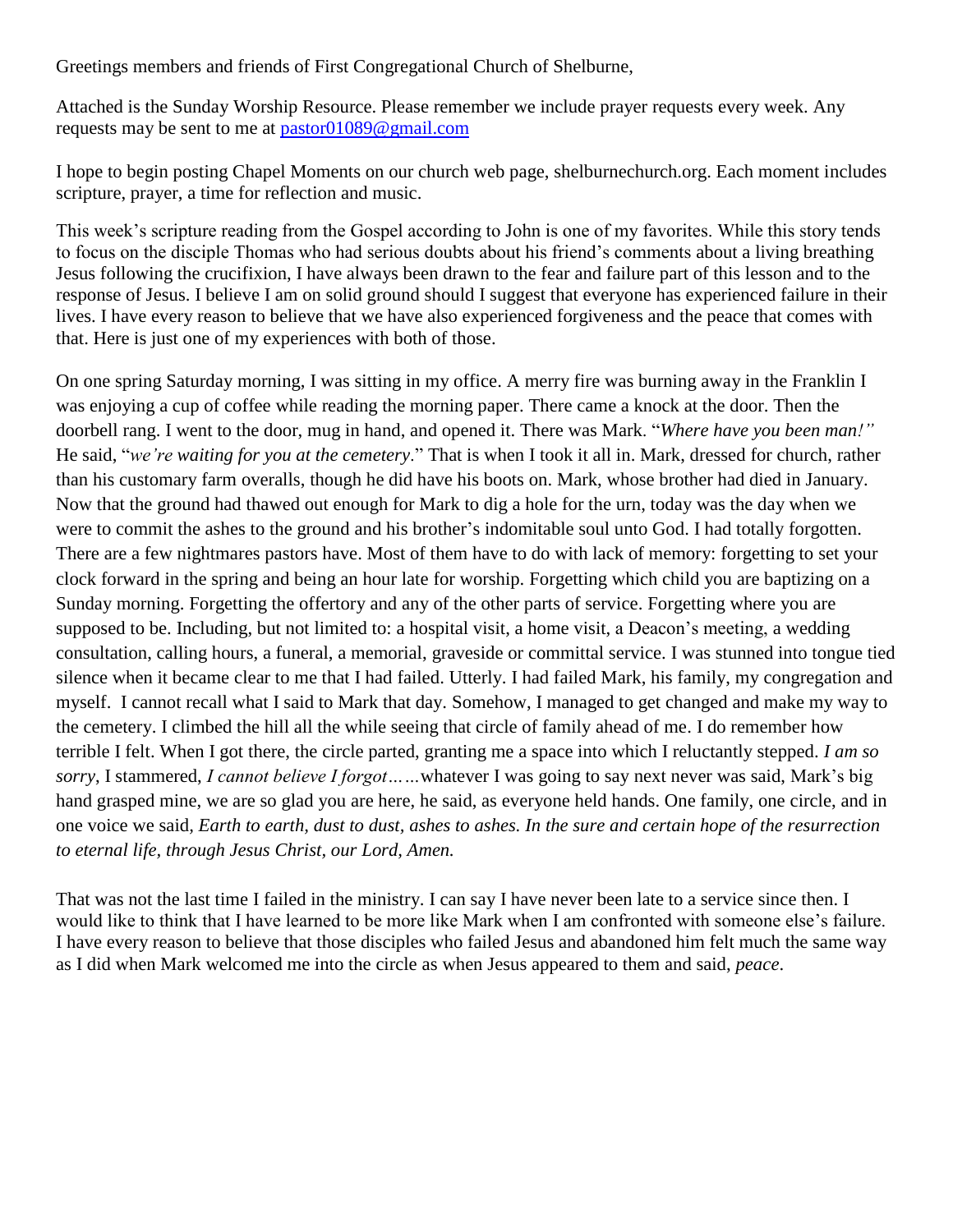# **Welcome to Sunday Worship**

April 26, 2020

### **Good Morning** to our members and friends at home,

On this seventh Sunday since we have been closed for worship, this resource is being provided for you to adapt as your wish. You will need a bible in order to read the passage for this week and we would encourage you to include other items that might enrich your experience, such as lighting candles and including music.

**Prayer Requests:** We are accepting requests for prayer (healing, comfort, thanksgiving and others). Please send your requests to the Pastor at [pastor01089@gmail.com.](mailto:pastor01089@gmail.com) Requests will then be sent out through our email list to the congregation for our common prayer life during the week. PLEASE remember that all prayer requests received become public knowledge. If you are uncertain if your request for another might be confidential, do not send it.

**Chapel Moments videos**: We will be posting Chapel Moments videos on our web page, [shelburnechurch.org](http://www.shelburnechurch.org/) as often as possible. These are brief moments that include prayer, scripture, reflection and music.

# **And now let us be in worship**

### **A Call to Worship**

This is the day the Lord has made. Let us rejoice and be glad in it!

### **Morning Prayer & Lord's Prayer**

You, O God, are all we have and you are all we need. You guide us. You show us the path to life; your presence fills us with hope, joy and love. When you are near us, nothing can shake us. Your presence fills us with courage, and peace. Be with us now in our worship as we give thanks for your Christ, our risen savior and redeemer who taught us to pray together saying… *Our Father, who art in heaven, hallowed be thy name. Thy kingdom come, thy will be done, on earth as it is in heaven. Give us this day our daily bread and forgive us our debts as we forgive our debtors. And lead us not into temptation but deliver us from evil. For thine is the kingdom and the power and the glory forever. Amen.*

# **Prayers of the People**

You may wish to add your own prayers for healing, prayers of thanksgiving, prayers for comfort and others. Silent prayer time for your own prayers and prayer requests is also included. This morning's prayer is a first person prayer and focuses on failure and forgiveness.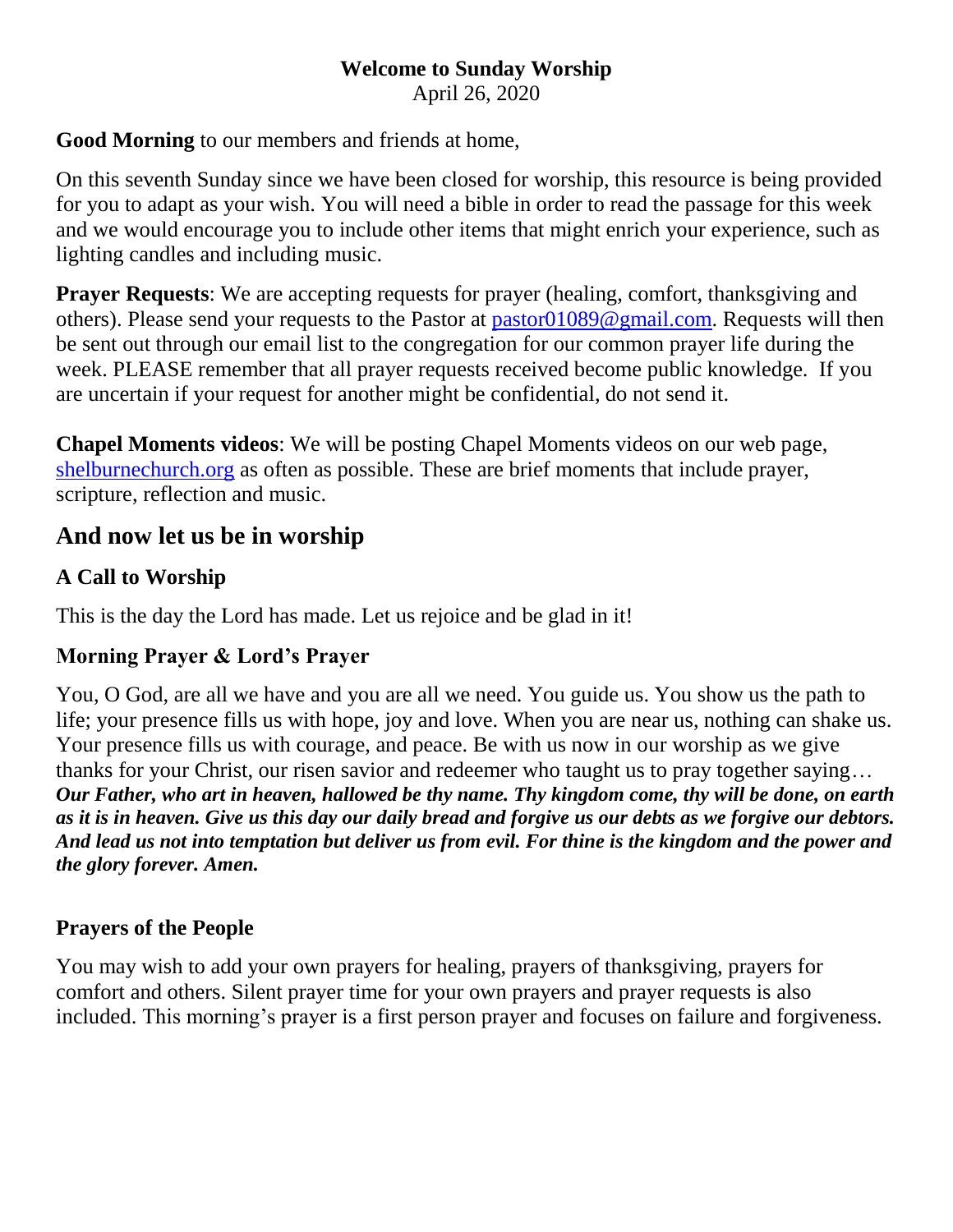#### **Let us come to God in prayer.**

I do confess, O God that from time to time I make mistakes, yes, it is true. Often small ones, a couple of big ones, failures are not foreign to me. I do confess that I know what I am asked to do, but I have not reached clarity, O God, on which is more difficult: Asking for forgiveness or granting it. I seem to have no problem asking you for forgiveness, after all you are loving and merciful and forgive at the drop of a hat because Jesus paid it all. Asking you is one thing, it's in our prayers at church, *forgive us our debts*…..asking someone else is different. I know how you will respond. I'm not sure about anyone else. And so, my asking goes unasked for. The reconciliation I desire, that will help make my mistakes and failures bearable, slips through my fingers. Sometimes, I cringe when I sense that the asking is denied by my desire to always be the better person. That asking for forgiveness is a weakness of character. Have mercy on me, O Lord, for I have sinned, especially when I have no strength, or courage, or desire to ask for forgiveness for what I have said or done to hurt another. I am not like you, O God, slow to anger and abiding in steadfast love. I have an abundance of unrighteous anger, and it is anything but slow. There is a part of me that silently plots and schemes how I might get back at those who I find difficult and annoying, or at the very least, find I am envious of and would love to rattle their cage, or tip them off the pedestal I have placed them on. And what if I've been hurt, and the one who is the cause has no idea? What if no one ever asks me to forgive? Should I forgive anyway? 7 times seventy you said, that's a big number of painful events. And what if I cannot forgive? What if it is too painful, too ugly, too sinful? I do not know which is more difficult, O God, only that you ask me, you encourage me, you prod me and console me into knowing my weaknesses, into pulling myself up and asking for the forgiveness I need, and others need, into doing that which my heart desires in offering forgives, and pushing aside the voices of petty grudges and lack of self-esteem that belittle me, and disrespect those around me. Let me see your forgiveness as a measure by which I must apply to my own way of living and let me experience in its receiving and in its giving the ever flowing streams of your peace in my life… Silent Prayer and meditation.

Gracious God, who loves us and all the rest, we know that all things are possible with you, even to bring our love and forgiveness beyond the places it is usually kept. Amen